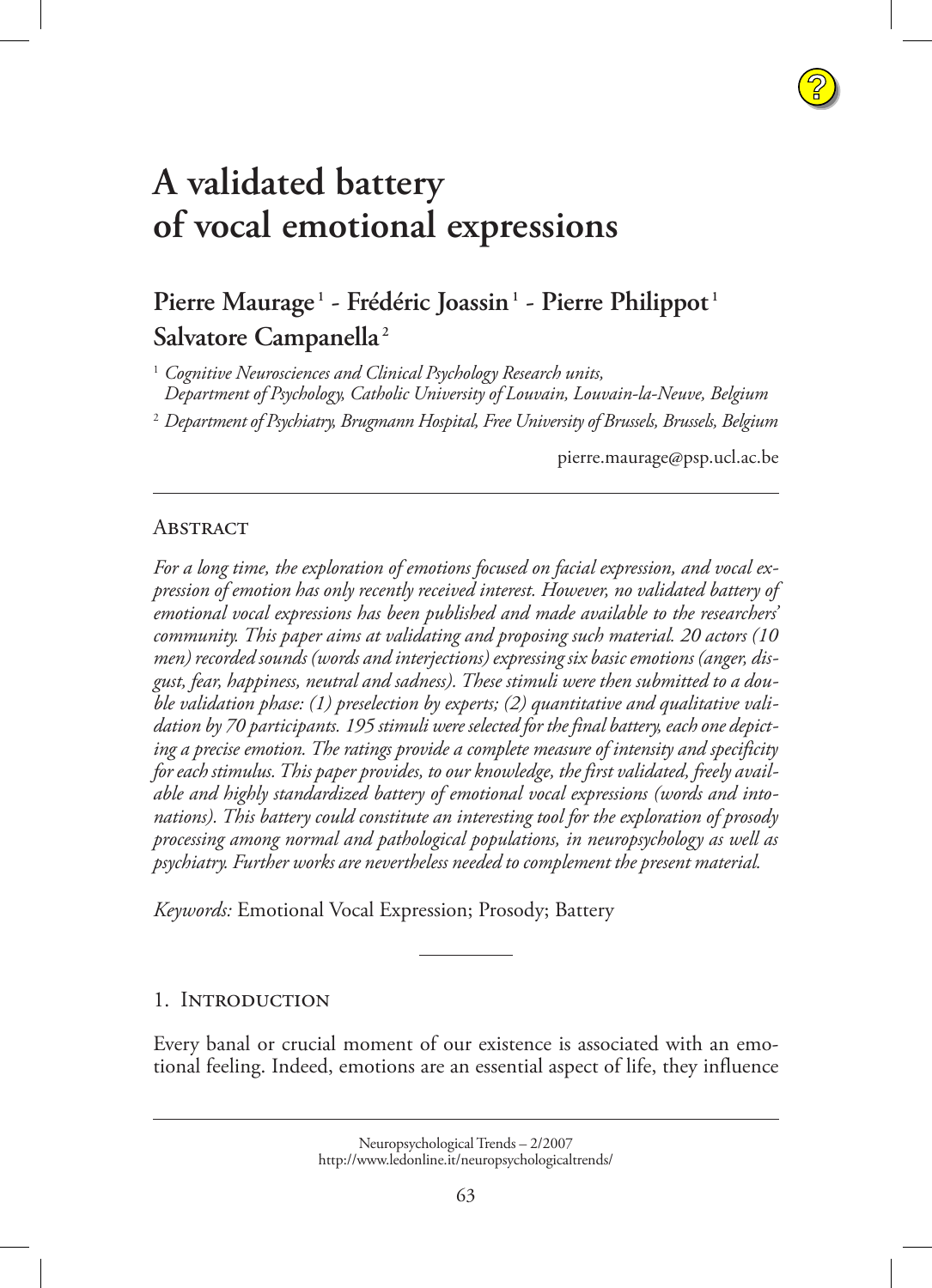our behaviours, decisions, motivations and social interactions. Emotions have been explored since the early development of modern experimental psychology, and constituted a major field of investigation during the last decades. Nevertheless, the debate concerning the emotional phenomena is still brisk. Many models and interpretations have been proposed in social psychology (e.g. Leventhal, 1984), cognitive psychology (e.g. Frijda et al., 1989), and more recently in a neuroscience perspective (Davidson, 2003). Despite this theoretical disparity, a consensus progressively emerged concerning the global definition of emotion: A multidimensional concept (e.g. Scherer, 1984) including at least some physiological changes, an internal state (namely an "affect"), a cognitive behaviour, but also an overt behaviour.

Behaviours constitute a central aspect of emotion, and the behavioural correlates associated with every emotion thus became a central field of research. The expression of the emotional state and its corollary, the perception of emotions are crucial for the social life: emotions are communicative (Oatley & Johnson-Laird, 1987). Among the various modes of emotional expression (e.g. tears, cries, physical aggression, …), the face appears to be a central medium for communication, and it rapidly became the central focus of researchers. It has notably been shown that each basic emotion (mainly fear, anger, happiness, sadness, disgust and surprise) is associated with a specific activation pattern of the face's muscles (as described in the FACS, Ekman & Friesen, 1976) and that most of these facial expressions are expressed and recognized universally, regardless of the culture (Ekman et al., 1969; Izard, 1977). This research allowed the construction of standardized batteries of EFE (emotional facial expressions, e.g. Ekman & Friesen, 1976; Hess & Blairy, 1995; Matsumoto & Ekman, 1988). With the support of these validated stimuli, hundreds of studies related to the expression and recognition of emotional facial expression were carried out in various fields, such as social psychology (e.g. Ackerman et al., 2006), cognitive psychology (e.g. Campanella et al., 2002), neuroscience (e.g. Blair et al., 1999) or psychopathology (e.g. Minzenberg et al., 2006). Thus, the construction of reliable materials allowed the fast expansion of the studies exploring the EFE and facilitated the comparison among studies.

More recently, notably with the development of crossmodal explorations (e.g. Calvert, 2001), a growing interest has been directed towards other sensory modalities. Concerning emotional processing, studies have been carried out to explore the perception of olfactory (e.g. Hermans et al., 2005), tactile (Montoya & Sitges, 2006) and gustatory (Greimel et al., 2006) stimuli, but the most flourishing domain concerns the auditory stimulations. Indeed, the emotional valence conveyed by sounds recently gave rise to various studies, mainly exploring prosody among normal (see Ethofer et al., 2006 for a review) and pathological populations (e.g. Monnot et al., 2002). Despite

Neuropsychological Trends – 2/2007 http://www.ledonline.it/neuropsychologicaltrends/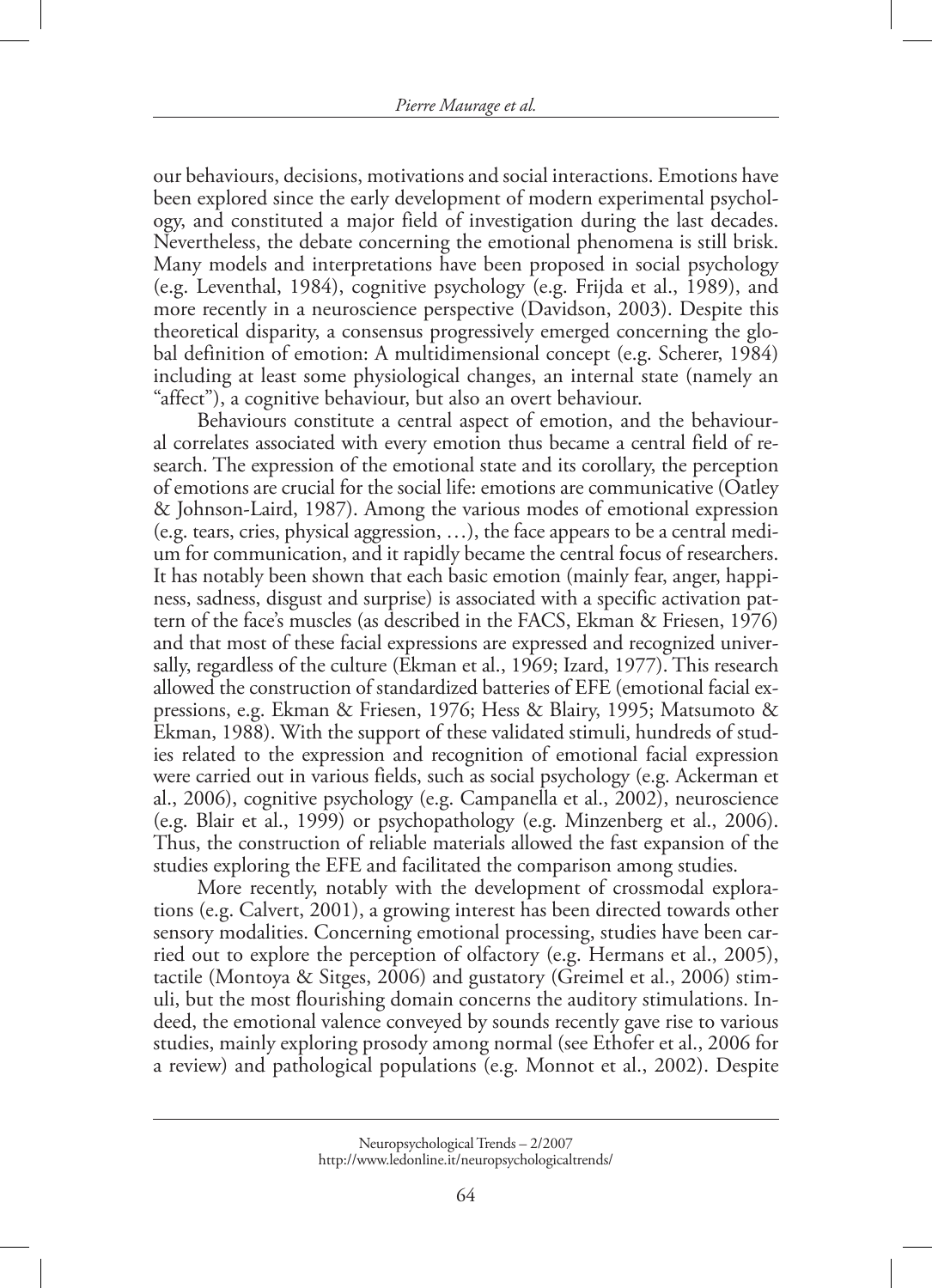this growing interest for the auditory expression of emotion, and despite a great amount of earlier works on emotional prosody (e.g. Banse & Scherer, 1996; Kappas et al., 1991; Hess et al., 1989), no study has yet been conducted to construct a standardized, validated and freely available battery of emotional auditory words and interjections. Actually, the existing sets of stimuli are, to our knowledge, either partials (i.e. not proposing the complete range of emotions), or only partially validated and standardized (e.g. Fecteau et al., 2005; Golan et al., 2006; 2007; Pourtois et al., 2005). As a consequence, most of the studies on emotional prosody have been based on ad hoc constructed stimuli, which constitutes undoubtedly a loss of time and makes difficult the comparison among studies.

It thus appears crucial, in order to facilitate future studies and to propose a common reference freely and easily available, to construct a standardized and validated battery, following the example of what has been done concerning the EFE. This study aims at proposing an emotional auditory battery using various actors, stimuli and emotions. This validated auditory battery is made freely accessible to all researchers via the Internet.

## 2. METHODS

#### *2.1. Stimuli construction*

#### *2.1.1. Actors, emotions and stimuli*

Twenty actors (10 men and 10 women) were recruited in Louvain-la-Neuve, Belgium. All actors were native French speakers. It was decided to record the five of the most used basic emotions (namely anger, fear, happiness, sadness and disgust), and the neutral state. Short emotional scripts were built in order to ensure that emotions were clearly defined. Before the recording of each emotion, actors read a brief text describing a situation eliciting this emotion. Two types of stimuli were chosen: One consisted in a meaningless sound (namely the interjection "ah") and the other in a semantically neutral word (namely the French word "papier", i.e. "paper").

# *2.1.2. Design and recording*

Each actor produced two times each emotion and stimulus type, leading to the recording of 480 voice samples: 10 (actors)  $X$  2 (sex of actor)  $X$  6 (emo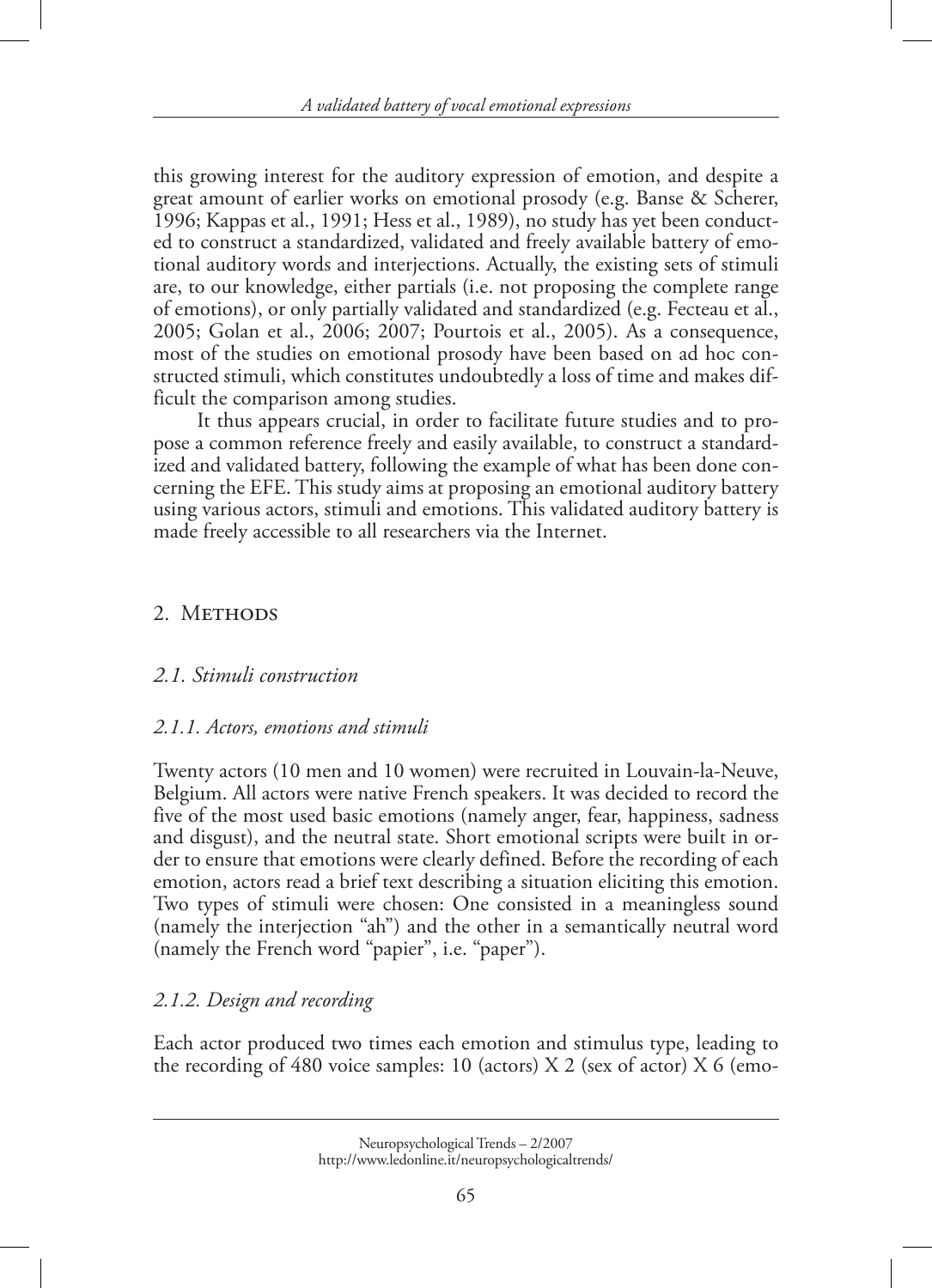tions) X 2 (kinds of stimulus) X 2 (samples). The session took place at the Auditory Lab of the Faculty of Psychology in Louvain-la-Neuve, and the sounds were recorded on a high-quality microphone with Goldwave 4.25 (Goldwave Inc., 2001). Before the recording of each stimulus, actors were asked to read the emotional script associated with the emotion and to imagine experiencing the situation. Each stimulus was recorded at least two times, and more if the actor or the researcher decided that the sound quality was not satisfying. There was no time limit for the recording session. After recording, a standardization of duration was imposed with Goldwave 4.25 in order to have a common length (initially varying from 630 to 792 ms) of 700 ms for all records.

#### *2.1.3. Expert rating*

Before the beginning of the experimental validation of the battery per se, a preselection was carried out on the basis of expert rating. In order to select the best recordings among each pair (as every stimulus was recorded twice) and to eliminate obviously invalid samples, three experts (researchers chosen on the basis of their knowledge on emotional prosody) inspected the 480 recordings. The three experts heard the 480 sounds and were asked on the one hand to decide which emotion was expressed (namely to detect the emotion mainly depicted in the stimulus) and on the other hand to rate them on two Lickert scales (from 1 to 7) respectively evaluating the quality of the recording and the recognizability of the emotion. The sounds were chosen if they met the following criteria: (a) The stimulus was identified by the three experts as mainly depicting the correct emotion; (b) The mean quality rating was at least of 4; (c) The mean recognizability rating was at least of 5. On this basis, 220 sounds were selected for the experimental validation, performed by 9 female and 8 male actors.

#### *2.2. Stimuli validation*

70 undergraduate psychology students at the University of Louvain (39 women and 21 men, mean age: 19.6 years) took part in the stimuli validation phase. Six sessions were conducted, each one with 10 students. The 220 stimuli were randomly presented with professional quality speakers. Each stimulus was presented once. After each presentation, participants had to report which emotion(s) were displayed in the record, with 8 points Lickert scales (from 0 "Absolutely not" to 7 "Totally") which had to be completed on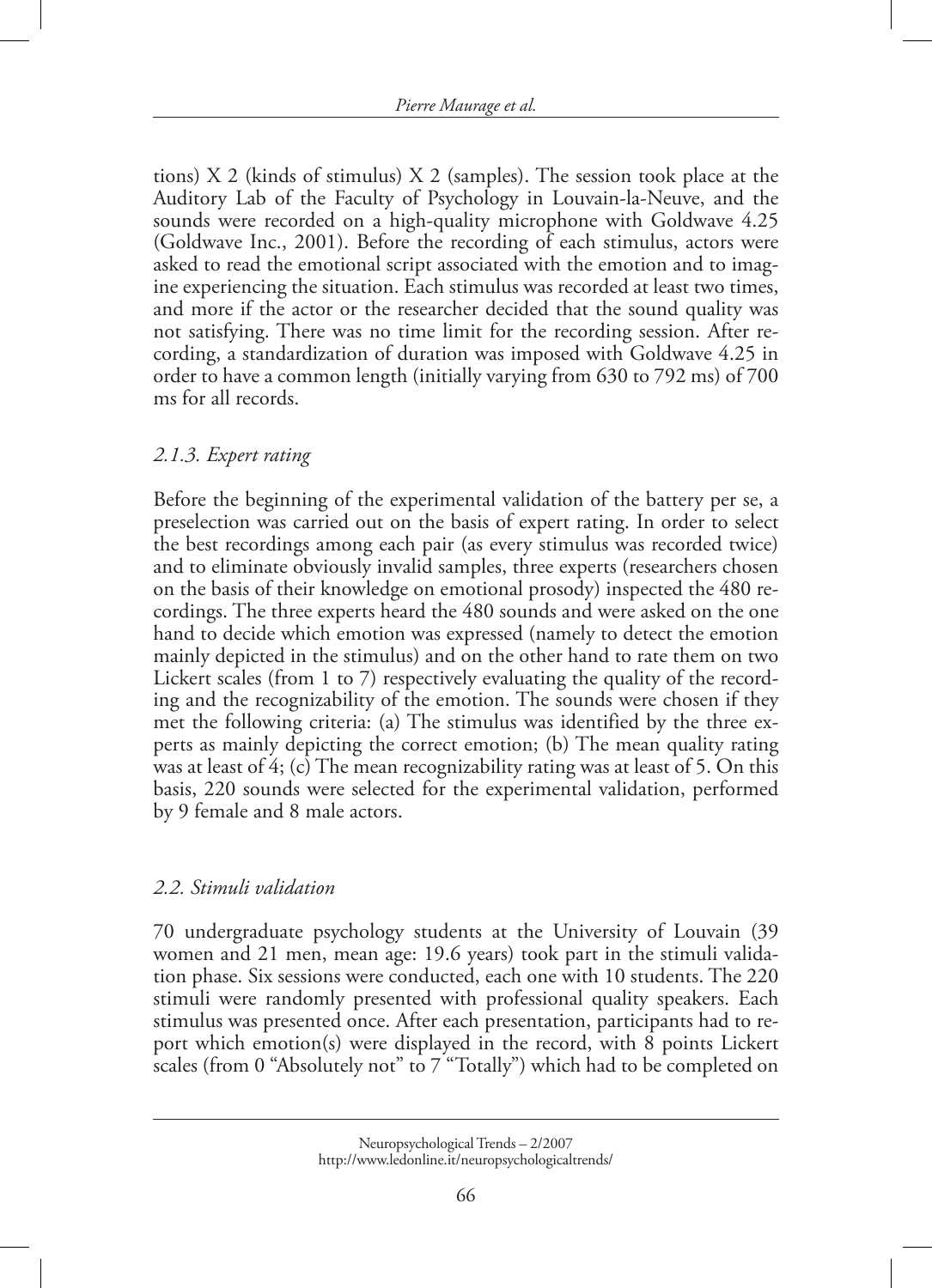the basis of the following general question: "Is this emotion expressed in this sound?". Ten scales were proposed, reflecting emotions actually displayed in several stimuli (anger, fear, sadness, happiness, disgust) or other emotions (shame, boredom, surprise, contempt, annoyance) chosen for their proximity with the emotions actually expressed.

# 3. RESULTS

## *3.1. Preselection*

A first preselection was conducted. It was decided to exclude from the final battery any stimulus that had not been correctly identified by at least 90% of the participants. An identification was considered as correct when the emotion displayed by the actor obtained the highest score on the Lickert scale as compared to other emotional scales. On this basis, 25 sounds were excluded.Brain and the final battery is thus composed of 195 stimuli, each one correctly identified as depicting the expected emotion.

#### *3.2. Basic emotion ratings*

While the correct identification of each sound could be considered as a sufficient criteria to validate the battery (e.g. Banse & Scherer, 1996), this study aimed at conducting a sharper analysis. We computed the overall mean of the ratings for each stimulus on each scale. This procedure first allowed to determine the intensity of the emotion rating (namely the mean score for the expected emotion). Nevertheless, a high intensity score is insufficient to conclude that a stimulus is valid, as it could be that a stimulus is highly rated on the depicted emotion, but also on scales linked to irrelevant emotions. In order to take into account the difference between the relevant score and the other scores,Brain anda second factor was computed, namely the specificity of the emotion rating (i.e. the percentage stemming from the mean score for the expected emotion divided by the mean global scoring for the five scales associated with the basic emotions). Concerning the neutral stimulus, a sound was considered as neutral when the mean rating was lower than 1.5 for each scale associated with a basic emotion (anger, disgust, fear, happiness, sadness). On this basis we obtained, for each emotion, a set of stimuli depicting this emotion: 32 anger stimuli, 30 disgust stimuli, 34 fear stimuli,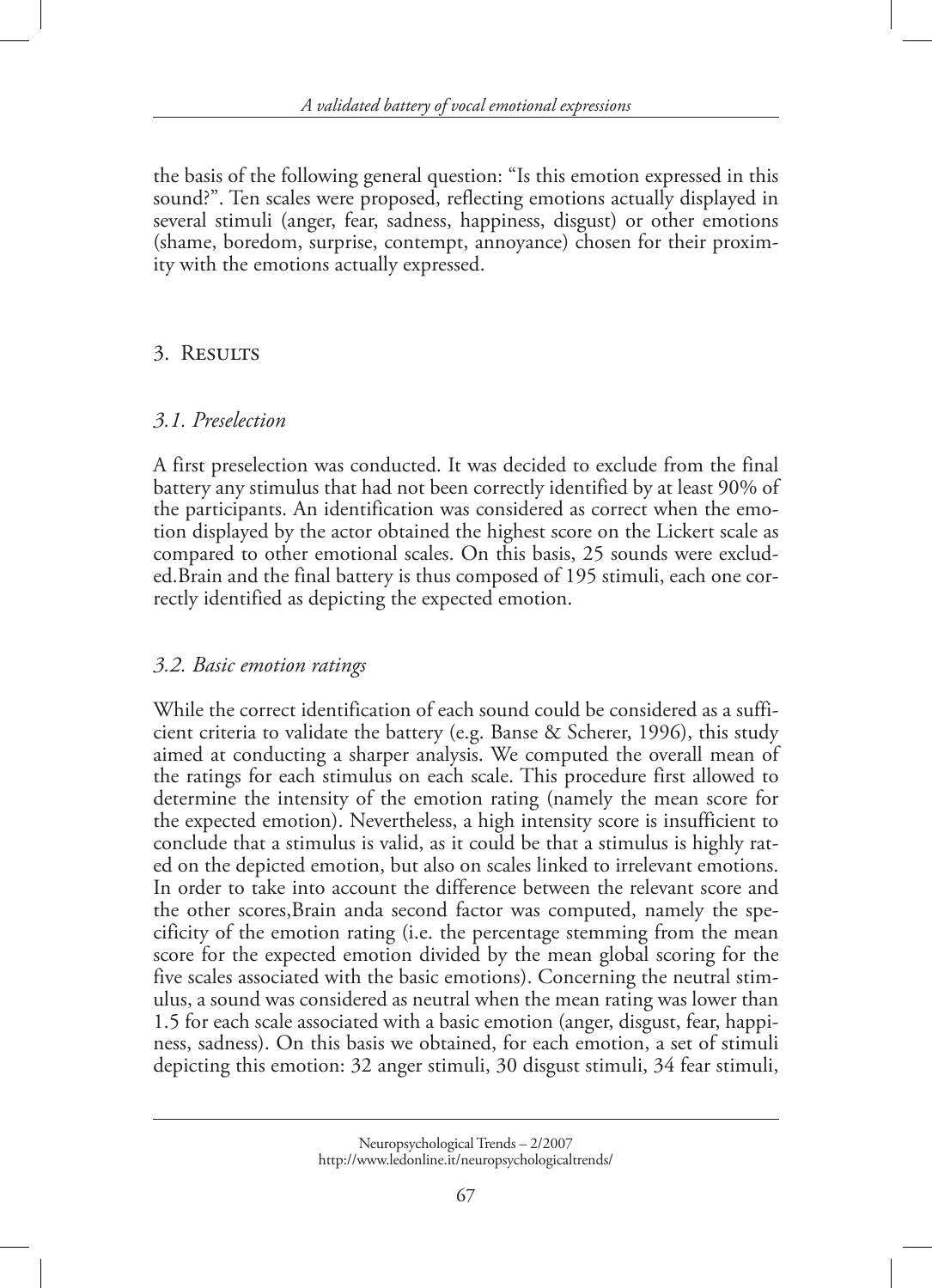27 happiness stimuli, 38 neutral stimuli and 34 sadness stimuli A ranking of the stimuli for each emotional category was then carried out. The intensity and specificity of the ten best sounds for each emotional category are reported in Table 1. These intensity (higher than 4.9) and specificity (higher than 75 percent) appear satisfying, with very low confusion between the six basic emotions. Moreover, Table 2 presents for each emotional set of stimuli, the mean intensity values obtained on each emotion scale (namely the emotion rating for the depicted emotion but also for the other irrelevant emotions). This Table thus shows the distinctive emotional features for each set, and the specificity of the stimuli: high ratings for the depicted emotion (mean intensity higher than 3.3) and low ratings for the other emotion scales (mean intensity lower than 0.9).

Finally, two complementary measures were computed in order to confirm the (1) the specificity of each emotional set as compared to other ones and (2) the internal consistency of each emotional set. First, two-tailed Pearson's correlations have been computed between the mean ratings for each emotion scale among the different emotion sets. As expected, no significant correlations have been detected (p > .40 for every correlation), showing a high independence between the ratings in the different emotion sets, and thus the specificity of each emotion set. Second, Cronbach's alphas have been computed to test the internal consistency of each emotional set on each emotion scale across participants. High values ( $\alpha > 0.82$ ) were found for the relevant emotion scale of each emotion set (e.g. the emotion scale of anger for the anger set of stimuli), but also for the irrelevant ones ( $\alpha$  > 0.74), thus reinforcing the validity of the battery.

| <b>EMOTION TYPE</b> | MEAN INTENSITY <sup>a</sup> | MEAN SPECIFICITY <sup>b</sup> |
|---------------------|-----------------------------|-------------------------------|
| Anger               | 5.44(0.25)                  | 83.2 (8.87)                   |
| Disgust             | 5.45(0.41)                  | 88.6 (7.08)                   |
| Fear                | 5.59(0.20)                  | 75.1 (6.97)                   |
| <b>Happiness</b>    | 5.36(0.36)                  | 97.6(2.36)                    |
| Sadness             | 4,86(0.68)                  | 76.3 (9.92)                   |
| Neutral             | 0,09(0.04)                  |                               |
|                     |                             |                               |

*Table 1. Intensity and specificity of the ten best stimuli for each basic emotion [mean values (SD)]*

<sup>a</sup> Mean score for the expected emotion, from 0 (emotion absolutely not depicted in the stimulus) to 7 (emotion fully depicted in the stimulus).

b Mean percentage stemming from the mean score for the expected emotion divided by the mean global scoring for the five scales associated with the basic emotions.

> Neuropsychological Trends – 2/2007 http://www.ledonline.it/neuropsychologicaltrends/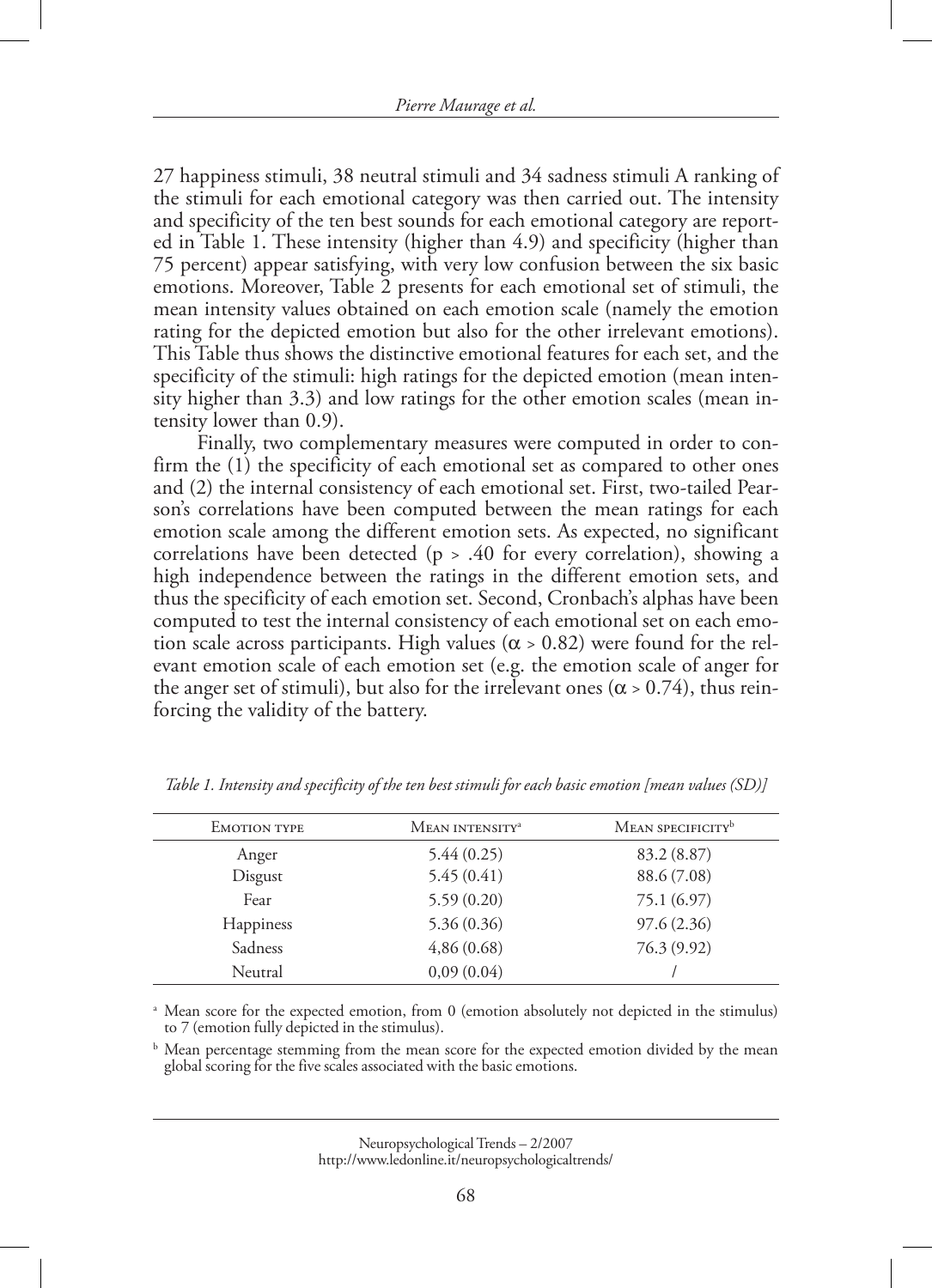| <b>EMOTION SCALE</b><br>EMOTIONAL SET | ANGER            | DISGUST    | FEAR       | <b>HAPPINESS</b> | <b>SADNESS</b> |
|---------------------------------------|------------------|------------|------------|------------------|----------------|
| Anger $(32a)$                         | $4.26(1.20)^{b}$ | 0.89(0.58) | 0.26(0.31) | 0.08(0.29)       | 0.18(0.21)     |
| Disgust $(30)$                        | 0.36(0.40)       | 3.60(1.54) | 0.36(0.37) | 0.37(0.48)       | 0.23(0.32)     |
| Fear $(34)$                           | 0.17(0.22)       | 0.89(0.68) | 4.61(0.91) | 0.12(0.28)       | 0.88(0.73)     |
| Happiness (27)                        | 0.04(0.07)       | 0.39(0.55) | 0.24(0.41) | 3.78(1.40)       | 0.12(0.20)     |
| Sadness (34)                          | 0.10(0.15)       | 0.48(0.49) | 0.74(0.59) | 0.13(0.24)       | 3.33(1.25)     |
| Neutral (38)                          | 0.13(0.17)       | 0.18(0.21) | 0.09(0.14) | 0.14(0.25)       | 0.47(0.34)     |

*Table 2. Mean intensity ratings on each emotional scale for each emotion set [mean values (SD)]*

a Number of stimuli in this emotional set.

<sup>b</sup> The score for the emotion scale associated with the depicted emotion is presented in bold type.

#### *3.3. Secondary emotion ratings*

Moreover, we explored the most frequent confusions in the emotional rating. Indeed, if there were very few misinterpretations among the six emotions depicted by the stimuli (as shown above), which was the central aim of this study, it was still possible to find more mistakes in the ratings associated with other emotions (namely shame, boredom, surprise, contempt and annoyance), as these secondary emotions are known to be often confused with the basic ones. Nevertheless, we found globally low ratings for these secondary emotions: Global mean rating was lower than 0.8 on each secondary emotion scale, and no stimulus was rated higher on a secondary scale than on the correct scale (i.e. the scale associated with the emotion actually depicted). This confirmed the specificity of the stimuli. Actually, the more frequent errors were, as expected, to confound (1) annoyance with anger (annoyance mean rating for anger stimuli was 2.9), (2) contempt with disgust (mean: 1.2), (3) surprise with fear (mean: 1.4) or happiness (mean: 1.4), (4) boredom with neutral (mean: 1.8) or sadness (mean: 1.2). However, these erroneous ratings stay relatively low, and all the other mean ratings for the secondary emotion are lower than 1, which confirms the validity of this battery.

The complete results are presented in Annex 1 that gives an exhaustive description of each stimulus: number, emotion depicted, type (word or interjection), actor, mean rating for each emotional scale, ranking and specificity percentage for each emotion.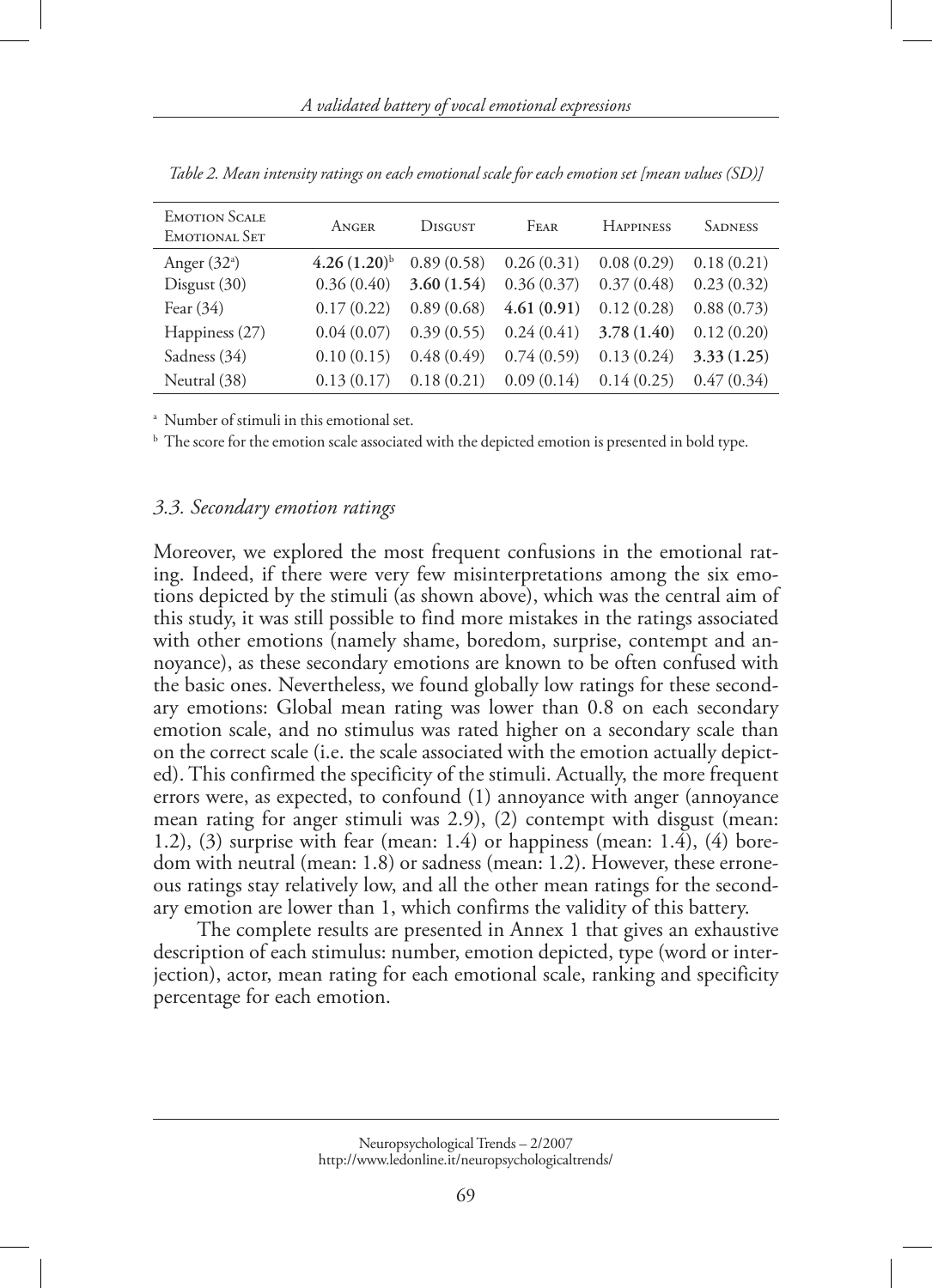#### 4. DISCUSSION

The aim of this study was to design a validated battery of emotional auditory stimuli. Indeed, the exploration of the behavioural, electrophysiological and neuroanatomical (e.g. Everhart et al., 2006; Kotz et al., 2006) correlates of emotional sound processing became a central field of interest during the last decade. Nevertheless, while a wide range of reliable materials exist for the visual emotional stimuli (e.g. Ekman & Friesen, 1976; Hess & Blairy, 1995) and while some preliminary works have been conducted to validate prosody batteries (Borod et al., 1990; Pell, 2002), only some partial or specific materials exist. For example, Fecteau et al. (2005) only used non-linguistic vocalizations; Pourtois et al. (2005) proposed only two emotions (i.e. fear and happiness); Golan et al. (2006; 2007), in the Cambridge Mindreading Face-Voice Battery, presented a battery based on emotional sentences, specifically dedicated to autistic populations and focusing on complex emotions; finally Banse and Scherer (1996) only described a partial validation of their results, with low recognition rates for certain emotions (e.g. 14% for disgust). Moreover, in most of the studies using emotional auditory stimuli, the first aim was not to present an auditory battery per se, but rather to explore various processing on the basis of auditory stimuli. These studies were thus not precisely describing the characteristics (validation, standardization, …) of the stimuli used, and did not put their stimuli at the researchers' community's disposal. As a consequence, to our knowledge, no complete, validated and free auditory emotional battery has been published up to now. This surprising absence of available material dampens the development of the field (as every researcher has to build and validate his/her own stimuli), and hamper the comparison among studies (as the specificity and intensity of the auditory emotions highly varies across experiments). This paper is thus a first attempt to develop a validated and standardized auditory battery of emotional sounds.

The advantages of this battery are the following: First, it proposes a complete and various set of stimuli, as the final battery presents 195 stimuli depicting the six basic emotions (anger, disgust, fear, happiness, neutral and sadness), with two types of stimuli (word and interjection) and a wide range of voices (eight male and nine female actors). Second, the 195 stimuli have standardized duration (700ms), which is crucial in studies where the timing of stimulation is important (e.g. studies based on reaction times recording, electrophysiological and neuroimagery studies). Third, the battery is highly validated, as the large qualitative validation (70 participants) with 10 emotional scales led to a precise ranking, based on specificity and intensity of each stimulus. This ensures a one-to-one relation associating each stimulus with a precise emotion. Finally, the battery proposes a ranking of the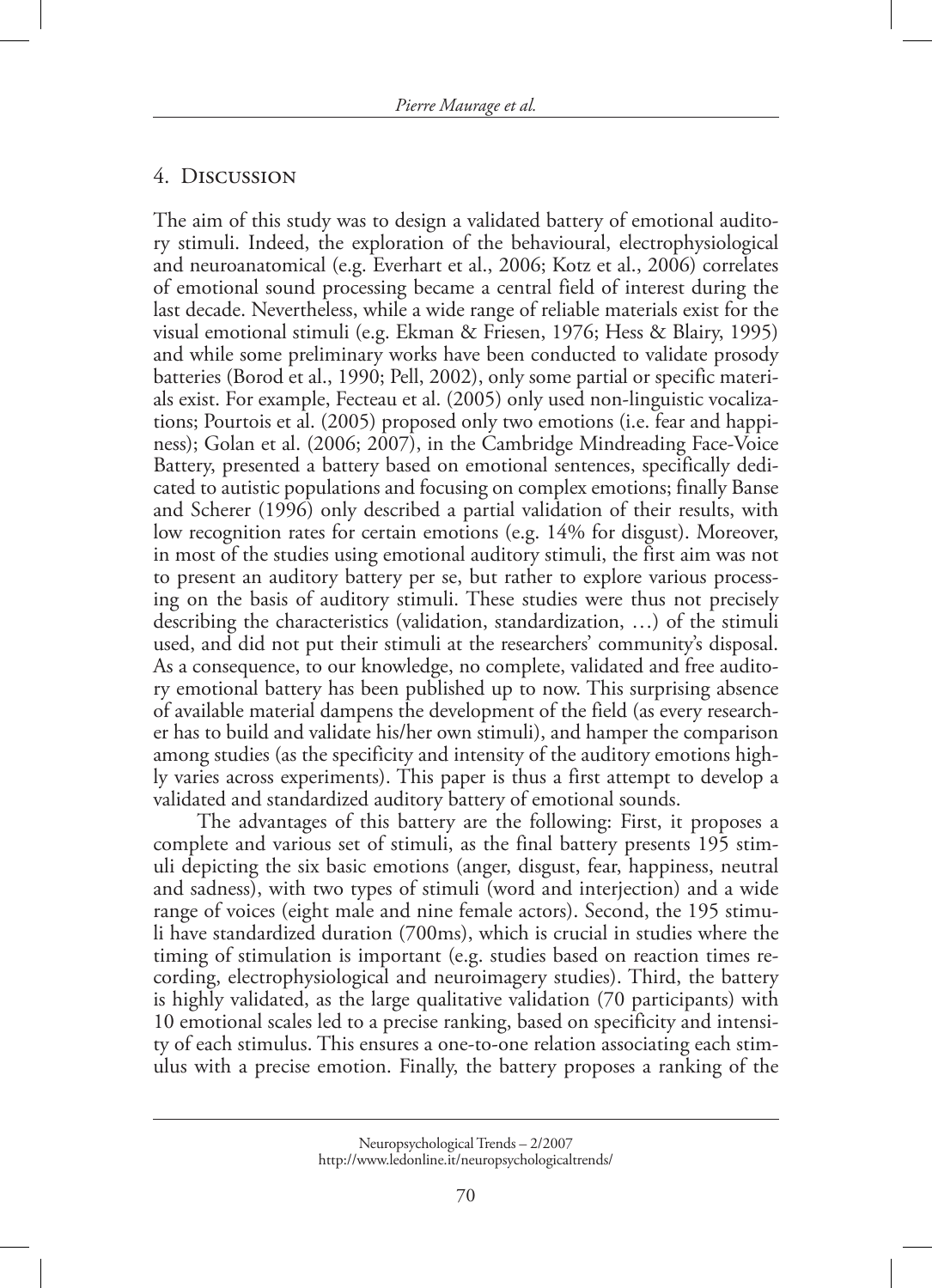stimuli among each emotion set (from the most obvious to the most ambiguous), which allows for choosing the emotional clarity of each stimulus included in a study, according to the desired difficulty of the task. To summarize, this battery is large (with various emotions, stimulus types and actors), highly validated (on the basis of an expert analysis followed by a large validation), highly standardized (controlled duration and intensity of the stimuli) and based on a qualitative evaluation (allowing a precise distinction between stimuli concerning the emotional intensity and specificity).

The potential applications of this battery are large and various. In the field of neuropsychology, it could be a useful tool to explore (by means of behavioural but also neuroimagery approaches) the cerebral correlates of emotional prosody, and for example (1) the dissociation between identity and emotion processing in the voice (e.g. Bedart & Belin, 2004), or  $(2)$  the dissociation between the processing of different emotions (e.g. Harciarek et al., 2006). Moreover, this battery, furnishing an auditory matching piece to the existing EFE batteries, could be a helpful tool to investigate the neuropsychological dissociations between visual and auditory processing of emotions, and particularly to explore the crossmodal processing of emotions (e.g. Grossman et al., 2006). Finally, as the exploration of emotional processing is a flourishing field in psychiatry, this battery could lead to several applications among clinical populations (e.g. Maurage et al., in press). These examples are of course not exhaustive, as this battery is designed to become a multi-purpose tool, potentially useful in a wide range of studies.

Nevertheless, this study is a first step in developing a more complete and global battery of emotional vocal expressions, and further works should develop this project in at least three directions. First, while the meaningless stimuli (i.e. interjections) are already suitable for studies in other languages, their validity among non French-speaking populations should be ascertained. Second, it should be noted that our semantic stimuli (i.e. words) can be used as emotional non-words among non-French speaking subjects, as the emotional features of the word are contained in the prosody and not in the word "paper" (which has a neutral meaning). Nevertheless, new single-word stimuli should be recorded in different countries, in order to obtain a comparable material in different languages. Finally, new stimuli, notably expressing other emotions, could be recorded and validated to expand the battery. We thus appeal to researchers studying emotional prosody in other languages, in order to develop this battery and we propose to include, in the material proposed on our website, any material validated in other languages, constructed according to the same procedure as presented in this paper.

To sum up, it appears crucial to develop a global, validated and freely available pool of emotional vocal stimuli, as the interest for the exploration

Neuropsychological Trends – 2/2007 http://www.ledonline.it/neuropsychologicaltrends/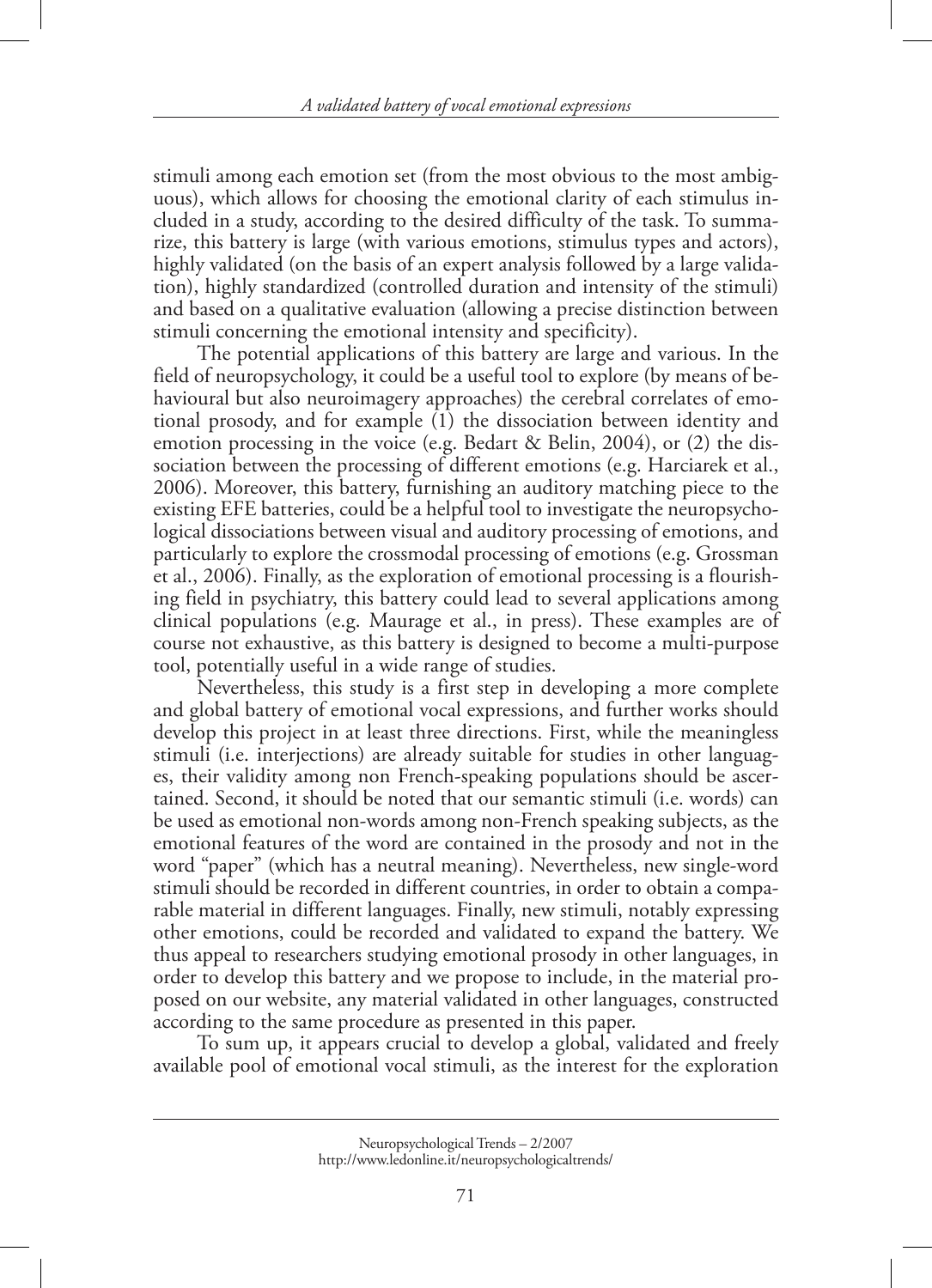of auditory processing of emotions increased exponentially during the last years, in normal as well as pathological populations. This study intend to be the first step towards this direction, by proposing a validated and standardized battery of emotional vocal stimuli (word and interjection), which could facilitate future studies using emotional vocal expressions, after the fashion of what has been conducted in the domain of the emotional facial expressions.

*Acknowledgments:* Frédéric Joassin is a Research Associate at the National Fund for Scientific Research (F.N.R.S., Belgium), and Pierre Maurage is a Research Assistant at the FNRS. The authors would like to Marie-Laure Martin and Aurélie Mullier for their support.

#### **REFERENCES**

- Ackerman, J.M., Shapiro, J.R., Neuberg, S.L., Kenrick, D.T., Becker, D.V., Griskevicius, V., Maner, J.K., & Schaller, M. (2006). They all look the same to me (unless they're angry): From out-group homogeneity to out-group heterogeneity. *Psychological Science*, 17, 836-840.
- Banse, R., & Scherer, K.R. (1996). Acoustic profiles in vocal emotion expression. *Journal of Personality and Social Psychology*, 70, 614-636.
- Bedard, C., & Belin, P. (2004). A "voice inversion effect?". *Brain and Cognition*, *55*, 247-249.
- Blair, R.J., Morris, J.S., Frith, C.D., Perrett, D.I., & Dolan, R.J. (1999). Dissociable neural responses to facial expressions of sadness and anger. *Brain*, 122, 883-893.
- Borod, J.C., Welkowitz, J., Alpert, M., Brozgold, A.Z., Martin, C., Peselow, E., & Diller, L. (1990). Parameters of emotional processing in neuropsychiatric disorders: Conceptual issues and a battery of tests. *Journal of Communication Disorders*, 23, 247-271.
- Calvert, G.A. (2001) Crossmodal processing in the human brain: Insights from functional neuroimaging studies. *Cerebral Cortex*, 11, 1110-1123.
- Campanella, S., Gaspard, C., Debatisse, D., Bruyer, R., Crommelinck, M., & Guérit, J.M. (2002). Discrimination of emotional facial expressions in a visual oddball task: An ERP study. *Biological Psychology*, 59, 171-186.
- Davidson, R.J. (2003). Affective neuroscience and psychophysiology: Toward a synthesis. *Psychophysiology*, 40, 655-665.
- Ekman, P., & Friesen, W.V. (eds.) (1976). *Pictures of Facial Affect*. Palo Alto, CA: Consulting Psychologists Press.

Neuropsychological Trends – 2/2007 http://www.ledonline.it/neuropsychologicaltrends/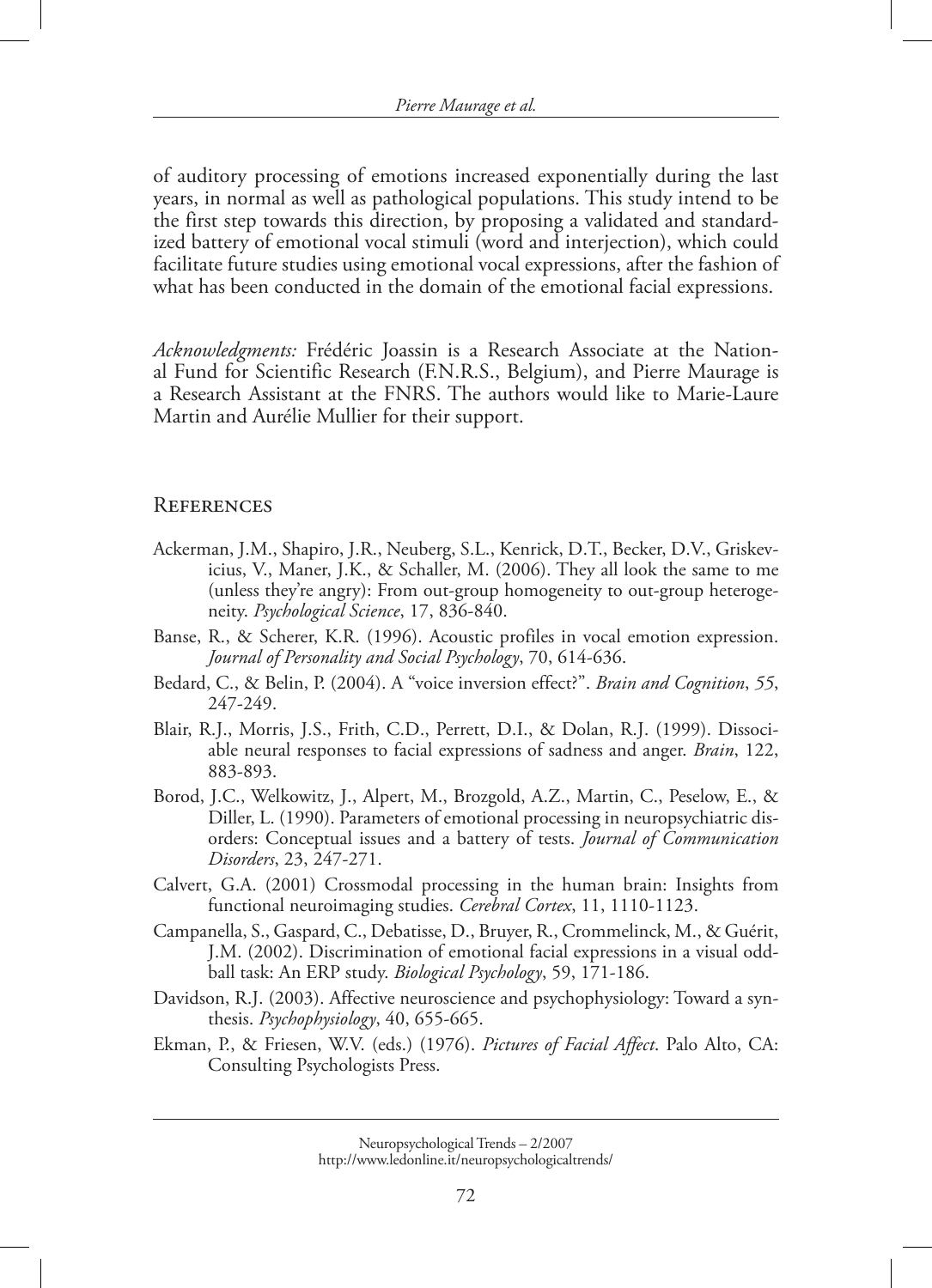- Ekman, P., Sorenson, E.R., & Friesen, W.V. (1969). Pan-cultural elements in facial displays of emotions. *Science*, 164, 86-88.
- Ethofer, T., Pourtois, G., & Wildgruber, D. (2006). Investigating audiovisual integration of emotional signals in the human brain. *Progress in Brain Research*, 156, 345-361.
- Everhart, D.E., Demaree, H.A., & Shipley, A.J. (2006). Perception of emotional prosody: moving toward a model that incorporates sex-related differences. *Behavioural Cognitive Neuroscience Review*, 5, 92-102.
- Fecteau, S., Armony, J.L., Joanette, Y., & Belin, P. (2005). Judgment of emotional nonlinguistic vocalizations: Age-related differences. *Applied Neuropsychology*, 12, 40-48.
- Frijda, N.H., Kuiper, P., & Terschure, L. (1989). The relationships between emotion appraisal and emotion action readiness. *Journal of Personality and Social Psychology*, 57, 212-220.
- Golan, O., Baron-Cohen, S., & Hill, J. (2006). The Cambridge Mindreading (CAM) Face-Voice Battery: Testing complex emotion recognition in adults with and without Asperger syndrome. *Journal of Autism and Developmental Disorders*, 36, 169-183.
- Golan, O., Baron-Cohen, S., Hill, J.J., & Rutherford, M.D. (2007). The "reading the mind in the voice" test-revised: A study of complex emotion recognition in adults with and without autism spectrum conditions. *Journal of Autism and Developmental Disorders*, 37, 1096-1106.
- Greimel, E., Macht, M., Krumhuber, E., & Ellgring, H. (2006). Facial and affective reactions to tastes and their modulation by sadness and joy. *Physiology and Behavior*, 89, 261-269.
- Grossmann, T., Striano, T., & Friederici, A.D. (2006). Crossmodal integration of emotional information from face and voice in the infant brain. *Developmental Science*, 9, 309-315.
- Harciarek, M., Heilman, K.M., & Jodzio, K. (2006). Defective comprehension of emotional faces and prosody as a result of right hemisphere stroke: modality versus emotion-type specificity. *Journal of International Neuropsychology Society*, 12, 774-781.
- Hermans, D., Baeyens, F., Lamote, S., Spruyt, A., & Eelen, P. (2005). Affective priming as an indirect measure of food preferences acquired through odor conditioning. *Experimental Psychology*, 52, 180-186.
- Hess, U., & Blairy, S. (1995). *Set of Emotional Facial Stimuli*. University of Quebec at Montréal, Department of Psychology, Montreal, Canada.
- Hess, U., Kappas, A., & Scherer, K.R. (1989). Multi-channel communication of emotion: Synthetic signal production. In: Scherer, K.R. (ed.), *Facets of Emotion*. Hillsdale, NJ: Lawrence Erlbaum Associate, pp. 161-182.
- Izard, C.E. (1977). *Human Emotions*. New York: Plenum.

Neuropsychological Trends – 2/2007 http://www.ledonline.it/neuropsychologicaltrends/